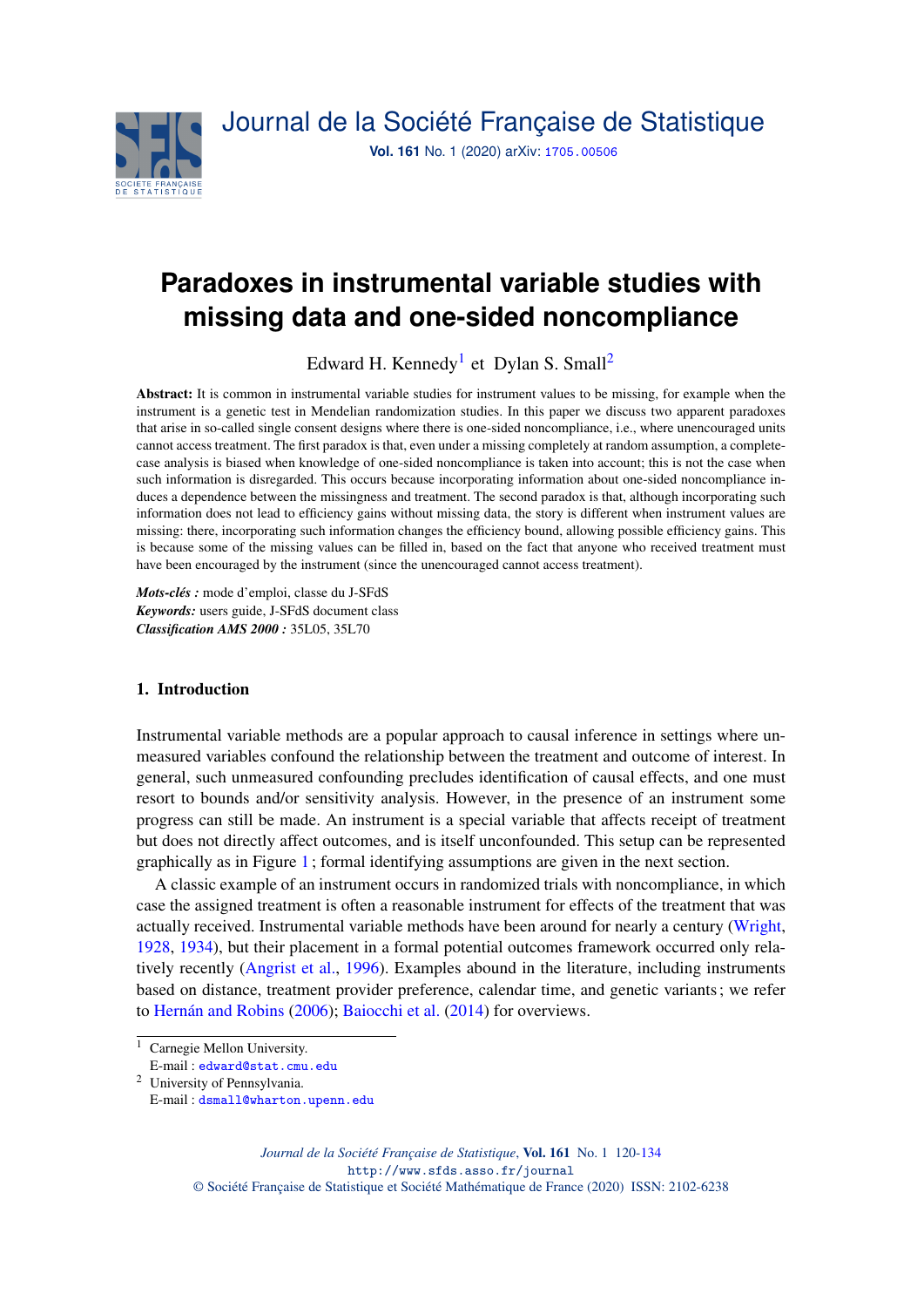

<span id="page-1-0"></span>FIGURE 1: Directed acyclic graph showing instrument *Z*, treatment *A*, outcome *Y*, and unmeasured variables *U*. Gray dotted arrows indicate relationships that are assumed absent by identifying assumptions.

Although there is an extensive literature on instrumental variables, the treatment of missing data in such settings is scant. Apart from a few recent exceptions [\(Burgess et al.,](#page-12-3) [2011;](#page-12-3) [Mogstad](#page-12-4) [and Wiswall,](#page-12-4) [2012;](#page-12-4) [Chaudhuri and Guilkey,](#page-12-5) [2016;](#page-12-5) [Kennedy,](#page-12-6) [2018\)](#page-12-6) this problem has not received much attention, despite the fact that missing data is very common in instrumental variable studies. For example, Mendelian randomization studies use genetic variants as instruments, but this information is frequently missing due to subjects not sending in samples, or ambiguous output from genotyping platforms. [Burgess et al.](#page-12-3) [\(2011\)](#page-12-3) reported missingness in SNP-based instruments ranging between 2% and 11%; more examples can be found in [Mogstad and Wiswall](#page-12-4) [\(2012\)](#page-12-4); [Chaudhuri and Guilkey](#page-12-5) [\(2016\)](#page-12-5). In this paper we consider instrumental variable studies with instrument missingness, and also where noncompliance is one-sided, i.e., where unencouraged units cannot access treatment. One-sided noncompliance common in practice, occurring for example in studies of new drugs not yet on market, and of limited-access job training programs. Although one-sided noncompliance is often associated with experiments, it also occurs in observational studies where missing instrument values are common [\(Frölich and Melly,](#page-12-7) [2013;](#page-12-7) [Kennedy,](#page-12-6) [2018\)](#page-12-6).

For example, missing instrument data and one-sided noncompliance often arise together in fuzzy regression discontinuity designs; these are instrumental variable analyses where the instrument is an indicator for being above a treatment-influencing threshold [\(Hahn et al.,](#page-12-8) [2001;](#page-12-8) [Im](#page-12-9)[bens and Lemieux,](#page-12-9) [2008\)](#page-12-9). For instance, [Pitt and Khandker](#page-12-10) [\(1998\)](#page-12-10) and [Frölich and Melly](#page-12-7) [\(2013\)](#page-12-7) discuss a study of the effects of microcredit programs in Bangladesh, where the instrument was an indicator for owning more than half an acre of land; those with more than half an acre were ineligible for the program, while those with less self-selected in. [Pitt and Khandker](#page-12-10) [\(1998\)](#page-12-10) reported a "substantial number" of missing instrument values. [Battistin and Rettore](#page-12-11) [\(2008\)](#page-12-11) give several similar examples, including studies where the instrument is an indicator for being above a test score cutoff. Students below the cutoff may be restricted from enrollment (e.g., in college programs), whereas students above get to choose whether to participate; and test scores are often missing. [Angrist and Rokkanen](#page-12-12) [\(2015\)](#page-12-12) used such an instrument to study the effect of education at Boston's selective "exam schools"; they mentioned excluding any subjects with missing test scores.

In this paper we discuss two paradoxes that arise in these kinds of instrumental variable studies with missing instrument values and one-sided noncompliance. The first paradox is that, even under a missing completely at random assumption, a complete-case analysis is biased when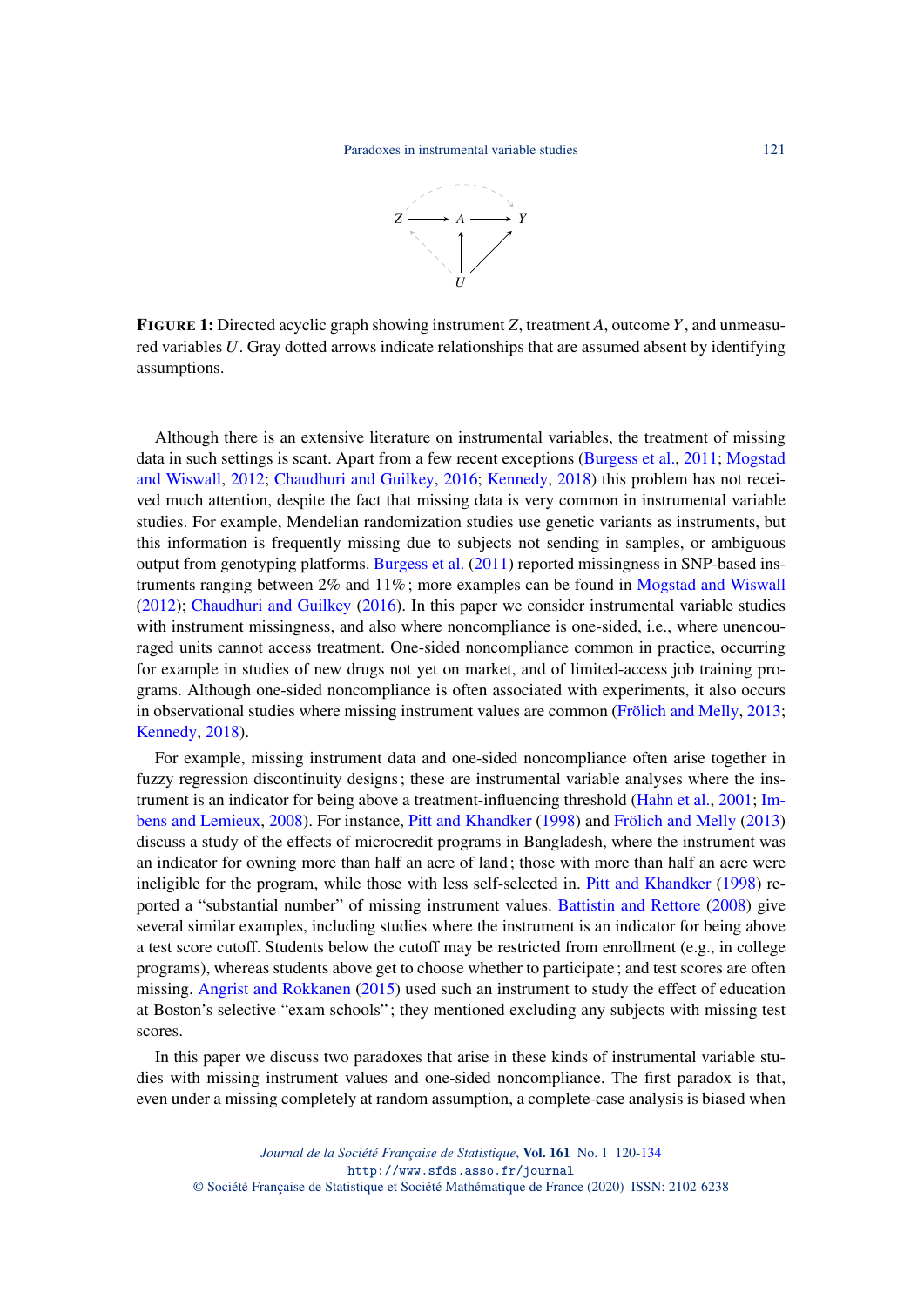knowledge of one-sided noncompliance is taken into account. Surprisingly, this is not the case when such information is disregarded : so discarding information avoids bias. The second paradox is that, although incorporating information about one-sided noncompliance does not lead to efficiency gains without missing data, the story is different when instrument values are missing : there, incorporating such information changes the efficiency bound, allowing possible efficiency gains. Before describing these paradoxes we first present some general efficiency theory for instrumental variable studies with missing instrument values.

#### 2. Setup & notation

Suppose the full data would consist of a sample of observations  $O^* = (Z, A, Y)$  with *Z* a binary instrument (e.g., a randomization indicator in experimental settings), *A* a binary treatment, and *Y* some real-valued outcome. Starting in Section 4, we consider studies with one-sided noncompliance, in which  $Z = 0$  implies  $A = 0$ , i.e., control subjects cannot access treatment. Such studies are sometimes referred to as "single consent designs" [\(Zelen,](#page-13-2) [1979\)](#page-13-2).

Unfortunately, however, we do not observe the full data; instead we observe a sample of independent and identically distributed observations  $(O_1, ..., O_n)$ , where

$$
\mathbf{O} = (RZ, R, A, Y) \sim \mathbb{P}
$$

and *R* is an indicator of whether the instrument *Z* is observed or not. When  $R = 1$  the instrument *Z* is observed, but when  $R = 0$  the instrument *Z* is missing and we only see  $RZ = 0$  regardless of the value of *Z*. To focus ideas and simplify notation, we do not consider baseline covariates; however extensions are mostly straightforward (alternatively, all results can be viewed as implicitly conditional on any such covariates).

Our goal is to estimate the classical instrumental variable estimand

<span id="page-2-0"></span>
$$
\Psi^f \equiv \Psi^f(\mathbb{P}) = \frac{\mathbb{E}(Y \mid Z = 1) - \mathbb{E}(Y \mid Z = 0)}{\mathbb{E}(A \mid Z = 1) - \mathbb{E}(A \mid Z = 0)},
$$
\n(1)

which equals a treatment effect under standard causal assumptions. (Note that expectations  $\mathbb{E} = \mathbb{E}_{\mathbb{P}}$  are under the true  $\mathbb{P}$ , and likewise for  $\Psi^f = \Psi^f(\mathbb{P})$  unless stated otherwise). These assumptions have been detailed at length elsewhere [\(Angrist et al.,](#page-12-0) [1996;](#page-12-0) [Hernán and Robins,](#page-12-1) [2006\)](#page-12-1), so we will limit our discussion of them before focusing on the observed data parameter Ψ*f* above. We also note that all subsequent results hold for the observed data parameter Ψ*<sup>f</sup>* , regardless of whether the causal assumptions are plausible or not.

We let  $Y_a$  denote the potential outcome [\(Rubin,](#page-12-13) [1974\)](#page-12-13) that would have been observed had treatment been set to *A* = *a*; thus the goal is to learn about the distribution of the effect  $Y_{a=1}$  −  $Y_{a=0}$ . We will also need to define potential outcomes under interventions on the instrument; thus let *Y*<sub>za</sub> denote the potential outcome that would have been observed under both  $Z = z$  and  $A = a$ , and similarly let  $A_z$  and  $Y_z = Y_{zA_z}$  denote the potential treatment and outcome under only  $Z = z$ .

To illustrate one set of assumptions under which the observed data parameter  $\Psi^f(\mathbb{P})$  represents a causal effect, consider the following.

*Assumption* 1 (Consistency).  $Y = Y_z$  and  $A = A_z$  if  $Z = z$ , and  $Y = Y_{za}$  if  $(Z, A) = (z, a)$ . *Assumption* 2 (Positivity).  $0 < \mathbb{P}(Z = z) < 1$ .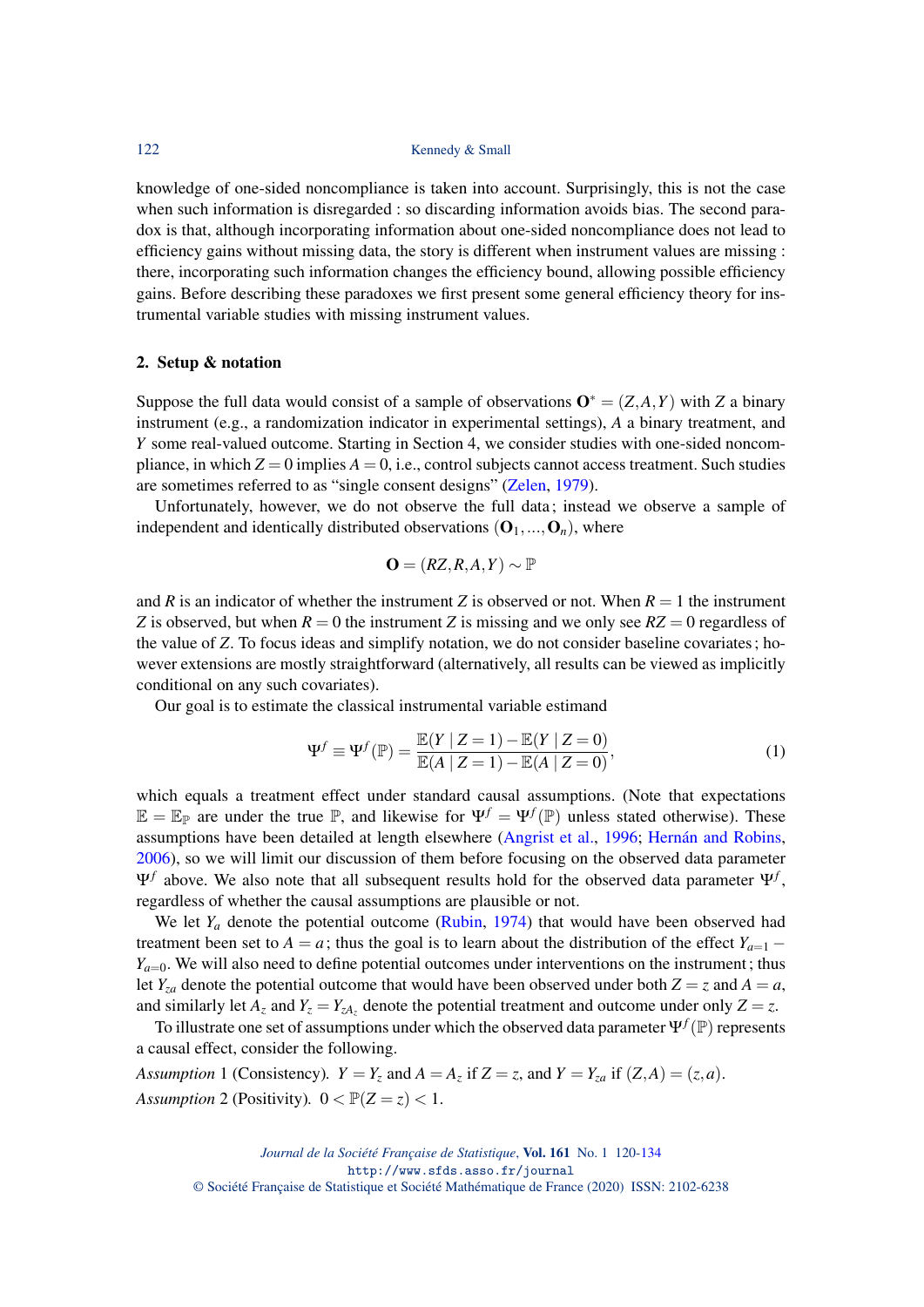*Assumption* 3 (Instrumentation).  $\mathbb{P}(A_{z=1} = 1) \neq \mathbb{P}(A_{z=0} = 1)$ . *Assumption* 4 (Unconfoundedness of *Z*).  $Z \perp\!\!\!\perp (A_z, Y_z)$ . *Assumption* 5 (Exclusion Restriction).  $Y_{za} = Y_a$ .

*Assumption* 6 (Monotonicity).  $A_{z=1} \geq A_{z=0}$ .

Consistency means we get to observe potential outcomes (and treatments) under the observed instrument values; this requires there to be no interference, i.e., one subject's treatments and outcomes cannot be affected by other subjects' instrument values or treatments. This would be violated in for example vaccine studies with herd immunity, or studies with strong network structure. Positivity requires everyone to have some chance at each instrument value. Instrumentation means the instrument has to have some effect on treatment; in other words, the arrow from *Z* to *A* in Figure [1](#page-1-0) must be present. Unconfoundedness means the instrument must be assigned essentially at random, i.e., the arrow from *U* to *Z* in Figure [1](#page-1-0) must be absent. The exclusion restriction says that the instrument can only affect outcomes indirectly through treatment, i.e., the arrow from *Z* to *Y* in Figure [1](#page-1-0) must be absent. Monotonicity means there are no "defiers" who take treatment when *not* encouraged to by the instrument, but take control when encouraged towards treatment. Note that monotonicity holds by design with one-sided noncompliance, since then  $A_{z=0} = 0$  so we have  $A_{z=1} > A_{z=0}$  if and only if  $A_{z=1} = 1$ .

The next lemma recalls a result from [Imbens and Angrist](#page-12-14) [\(1994\)](#page-12-14) showing that under the above assumptions, Ψ*<sup>f</sup>* equals a "local" average treatment effect among compliers, i.e., among those who take treatment only when encouraged to do so by the instrument.

**Lemma 1.** *Under Assumptions 1–6, the average treatment effect among compliers with*  $A_{z=1}$  > *Az*=<sup>0</sup> *is given by*

<span id="page-3-1"></span><span id="page-3-0"></span>
$$
\Psi^f = \mathbb{E}(Y_{a=1} - Y_{a=0} | A_{z=1} > A_{z=0})
$$

*with*  $\Psi$ <sup>*f*</sup> *defined in* [\(1\)](#page-2-0)*.* 

*Démonstration.* This result follows from [Imbens and Angrist](#page-12-14) [\(1994\)](#page-12-14); [Angrist et al.](#page-12-0) [\(1996\)](#page-12-0). Note

$$
\mathbb{E}(Y \mid Z = 1) - \mathbb{E}(Y \mid Z = 0) = \mathbb{E}(Y_{z=1} - Y_{z=0}) = \mathbb{E}(Y_{a=A_{z=1}} - Y_{a=A_{z=0}})
$$
  
\n
$$
= \mathbb{E}\{(Y_{a=1} - Y_{a=0})\mathbb{1}(A_{z=1} > A_{z=0})\}
$$
  
\n
$$
= \mathbb{E}(Y_{a=1} - Y_{a=0} \mid A_{z=1} > A_{z=0})\mathbb{P}(A_{z=1} > A_{z=0})
$$
 (2)

where the first equality follows from consistency, positivity, and unconfoundedness, the second by consistency and the exclusion restriction, and the third by monotonicity. Now

$$
\mathbb{P}(A_{z=1} > A_{z=0}) = \mathbb{E}(A_{z=1} - A_{z=0}) = \mathbb{E}(A \mid Z=1) - \mathbb{E}(A \mid Z=0)
$$
\n(3)

where the first equality follows by monotonicity, and the second by consistency, positivity, and unconfoundedness. Finally, to obtain the result we divide  $(2)$  by  $(3)$ , which requires the instrumentation assumption.  $\Box$ 

We note that the observed data quantity  $\Psi^f$  can also represent a causal effect under alternative assumptions. For example, monotonicity is sometimes replaced with effect homogeneity assumptions, in which case  $\Psi$ <sup>f</sup> can equal the average effect in the entire population [\(Angrist](#page-12-0) [et al.,](#page-12-0) [1996\)](#page-12-0) or among the treated [\(Hernán and Robins,](#page-12-1) [2006\)](#page-12-1).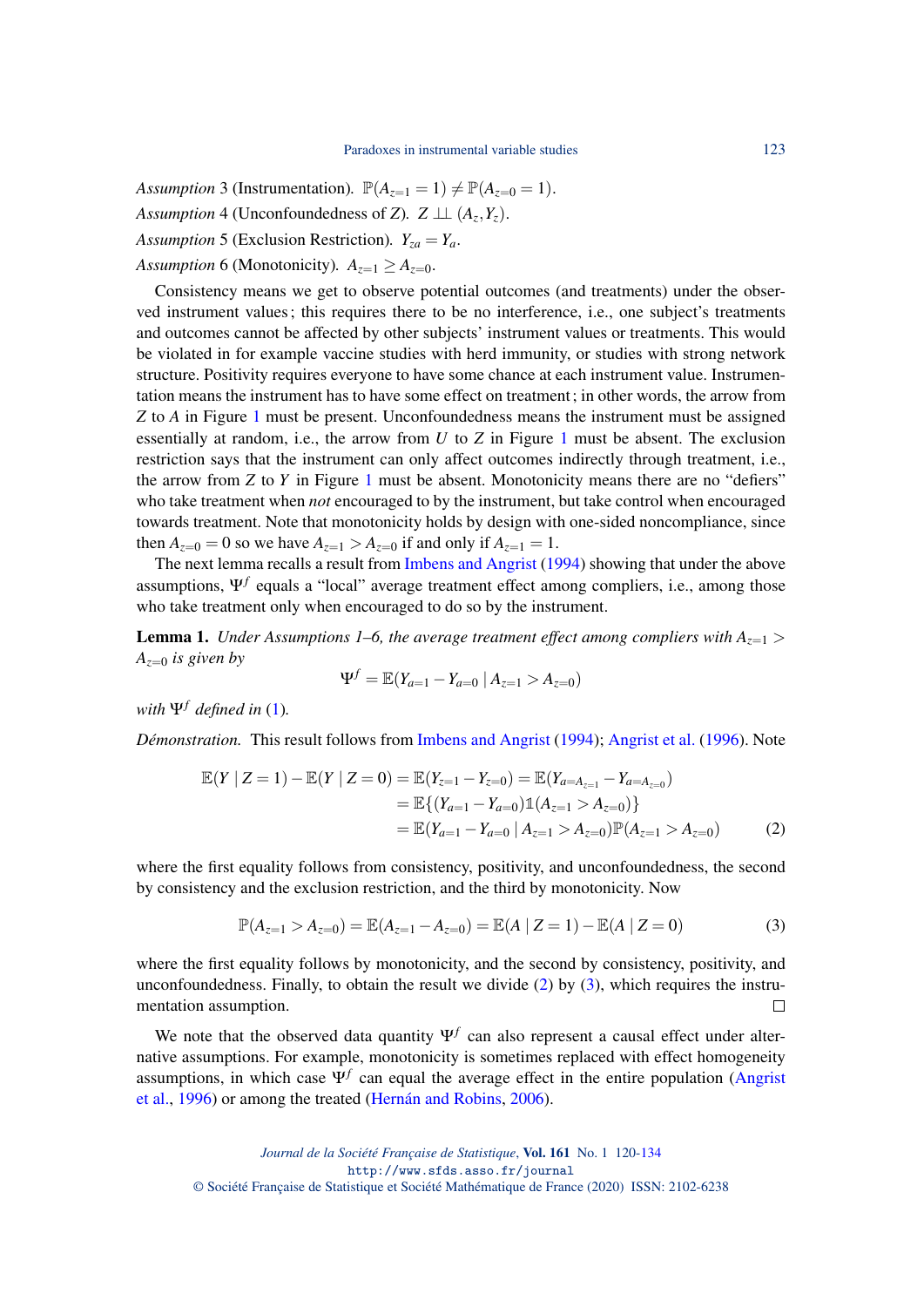#### 3. Preliminaries

In this section we present some general efficiency theory for instrumental variable studies (not necessarily with one-sided noncompliance) with missing instrument values. In particular we first present the nonparametric efficiency bounds for  $\Psi^f$  without any missingness, then go on to present the efficiency bound under missing at random assumptions, describe the corresponding efficiency loss, and then analyze the efficiency of a complete-case estimator under a missing completely at random assumption.

#### *3.1. Efficiency bound without missingness*

With full data (i.e., when  $R = 1$  with probability one and *Z* is always observed), the usual instrumental variable estimator is

<span id="page-4-1"></span>
$$
\Psi^f(\mathbb{P}_n) = \frac{\mathbb{P}_n(ZY) - \mathbb{P}_n(Z)\mathbb{P}_n(Y)}{\mathbb{P}_n(ZA) - \mathbb{P}_n(Z)\mathbb{P}_n(A)}\tag{4}
$$

where  $\mathbb{P}_n$  is the empirical measure, so that sample averages can be written using the shorthand  $n^{-1} \sum_i f(\mathbf{O}_i) = \mathbb{P}_n \{f(\mathbf{O})\}$ . It is straightforward to see that this estimator solves the equation  $\mathbb{P}_n\{(Z-\hat{\pi}_n)(Y-\psi A)\}=0$  in  $\psi$  for  $\hat{\pi}_n = \mathbb{P}_n(Z)$ , so that using standard estimating equation results we have √

<span id="page-4-0"></span>
$$
\Psi^f(\mathbb{P}_n) - \Psi^f = \mathbb{P}_n\{D(\mathbf{O})\} + o_{\mathbb{P}}(1/\sqrt{n})
$$
  

$$
D(\mathbf{O}) = \frac{\{Z - \mathbb{E}(Z)\}\{(Y - \Psi^f A) - \mathbb{E}(Y - \Psi^f A)\}}{\mathbb{C}\text{ov}(Z, A)}.
$$
 (5)

The next result gives the efficiency bound in this full data setting.

Lemma 2. *Suppose the instrument Z is always observed. Then the nonparametric efficiency bound for* Ψ*<sup>f</sup> is given by*

$$
\mathbb{V}ar\left[\frac{\{Z-\mathbb{E}(Z)\}\{(Y-\Psi^f A)-\mathbb{E}(Y-\Psi^f A)\}}{\mathbb{C}ov(Z,A)}\right].
$$

*Démonstration.* Since the full data model is nonparametric, the tangent space is equal to the entire Hilbert space of mean-zero finite-variance functions [\(Bickel et al.,](#page-12-15) [1993;](#page-12-15) [van der Laan](#page-12-16) [and Robins,](#page-12-16) [2003;](#page-12-16) [Tsiatis,](#page-12-17) [2006\)](#page-12-17); therefore *D* is the only influence function and necessarily the efficient one. This immediately implies that its variance is the efficiency bound.  $\Box$ 

## *3.2. Efficiency bound under MCAR & MAR*

Now consider the case where *Z* can be missing, with *R* an indicator for whether *Z* is observed, and assume the "missing completely at random" (MCAR) condition

$$
R \perp\!\!\!\perp (Z,A,Y).
$$

This means the missingness in *Z* is completely unrelated to not only the underlying *Z* values, but also treatment and outcome.

where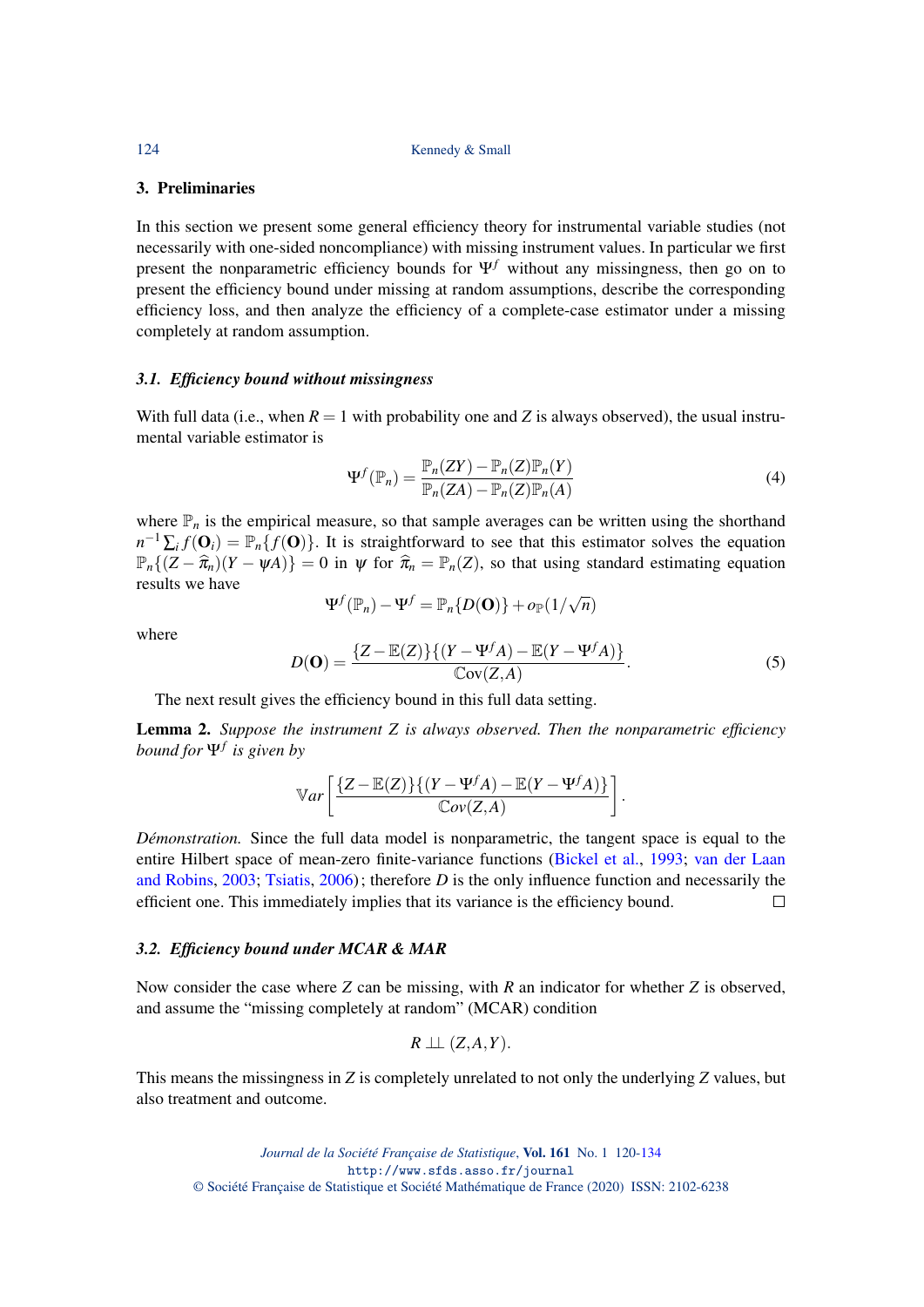The next result gives the efficiency bound in this missing at random setting. In Section 4.1 we use this result to construct an estimator whose asymptotic variance matches the bound under weak conditions.

<span id="page-5-0"></span>**Lemma 3.** *Suppose*  $R \perp \perp (Z, A, Y)$  *so that the instrument* Z *is missing completely at random. Then the efficiency bound for* Ψ*<sup>f</sup> is given by the variance of*

<span id="page-5-2"></span>
$$
D^*(\mathbf{O}) = \frac{R}{\mathbb{E}(R \mid A, Y)} \Big[ D(\mathbf{O}) - \mathbb{E}\{D(\mathbf{O}) \mid A, Y, R = 1\} \Big] + \mathbb{E}\{D(\mathbf{O}) \mid A, Y, R = 1\},\tag{6}
$$

*which can be expressed as*

<span id="page-5-1"></span>
$$
\mathbb{V}ar\{D^*(\mathbf{O})\} = \frac{\mathbb{V}ar\{D(\mathbf{O})\}}{\mathbb{E}(R)} - \frac{\mathbb{P}(R=0)}{\mathbb{P}(R=1)} \mathbb{V}ar\bigg[\mathbb{E}\{D(\mathbf{O}) \mid A, Y\}\bigg].\tag{7}
$$

*Further, the efficiency bound is the same under the weaker missing at random condition R*  $\perp$  *Z* | *A*,*Y .*

*Démonstration.* From [Robins and Rotnitzky](#page-12-18) [\(1995\)](#page-12-18), efficiency bounds under MCAR (here, *R* ⊥⊥  $(Z, A, Y)$ ) are the same as those under a weaker missing at random (MAR) condition  $R \perp Z | A, Y$ , which is implied by MCAR. Therefore applying their theory (also detailed by [Tsiatis](#page-12-17) [\(2006\)](#page-12-17)) to our setting yields an efficient influence function under both MAR and MCAR given by

$$
D^*(\mathbf{O}) = \frac{R}{\mathbb{E}(R | A, Y)} \Big[ D(\mathbf{O}) - \mathbb{E}\{D(\mathbf{O}) | A, Y, R = 1\} \Big] + \mathbb{E}\{D(\mathbf{O}) | A, Y, R = 1\}.
$$

Note that  $\mathbb{E}(R | A, Y) = \mathbb{E}(R)$  under MCAR, and the conditioning on  $R = 1$  in the two rightmost terms is unnecessary (under both MCAR and MAR). Hence the efficiency bound under MCAR is given by

$$
\begin{split} \mathbb{V}\text{ar}\{D^*(\mathbf{O})\} &= \mathbb{E}\left[\left(\frac{R}{\mathbb{E}(R)}\left[D(\mathbf{O}) - \mathbb{E}\{D(\mathbf{O}) \mid A, Y\}\right] + \mathbb{E}\{D(\mathbf{O}) \mid A, Y\}\right)^2\right] \\ &= \mathbb{E}\left(\frac{R}{\mathbb{E}(R)^2}\left[D(\mathbf{O}) - \mathbb{E}\{D(\mathbf{O}) \mid A, Y\}\right]^2 + \mathbb{E}\{D(\mathbf{O}) \mid A, Y\}^2\right) \\ &= \frac{1}{\mathbb{E}(R)}\mathbb{E}\left[\mathbb{V}\text{ar}\{D(\mathbf{O}) \mid A, Y\}\right] + \mathbb{V}\text{ar}\left[\mathbb{E}\{D(\mathbf{O}) \mid A, Y\}\right] \\ &= \frac{\mathbb{V}\text{ar}\{D(\mathbf{O})\}}{\mathbb{E}(R)} - \frac{\mathbb{P}(R = 0)}{\mathbb{P}(R = 1)}\mathbb{V}\text{ar}\left[\mathbb{E}\{D(\mathbf{O}) \mid A, Y\}\right]. \end{split}
$$

where the third and fourth equalities follow from  $R \perp \perp (A, Y)$  and  $0 = \mathbb{E}{D(\mathbf{O})} = \mathbb{E}{E}{D(\mathbf{O})}$ *A*,*Y*}].  $\Box$ 

After some rearranging, the result in Lemma [3](#page-5-0) shows that the relative efficiency under MCAR versus the full data setting is

$$
\frac{\mathbb{V}\text{ar}\{D^*(\mathbf{O})\}}{\mathbb{V}\text{ar}\{D(\mathbf{O})\}} = 1 + \text{odds}(R = 0) \frac{\mathbb{E}[\mathbb{V}\text{ar}\{D(\mathbf{O}) | A, Y\}]}{\mathbb{V}\text{ar}\{D(\mathbf{O})\}}.
$$

Therefore full data efficiency is only attainable under MCAR in unusual no-variance situations : if *Z* is constant within strata of  $(A, Y)$ , or if  $(Y - \Psi^f A)$  is constant.

*Journal de la Société Française de Statistique*, Vol. 161 No. 1 120[-134](#page-14-0) http://www.sfds.asso.fr/journal © Société Française de Statistique et Société Mathématique de France (2020) ISSN: 2102-6238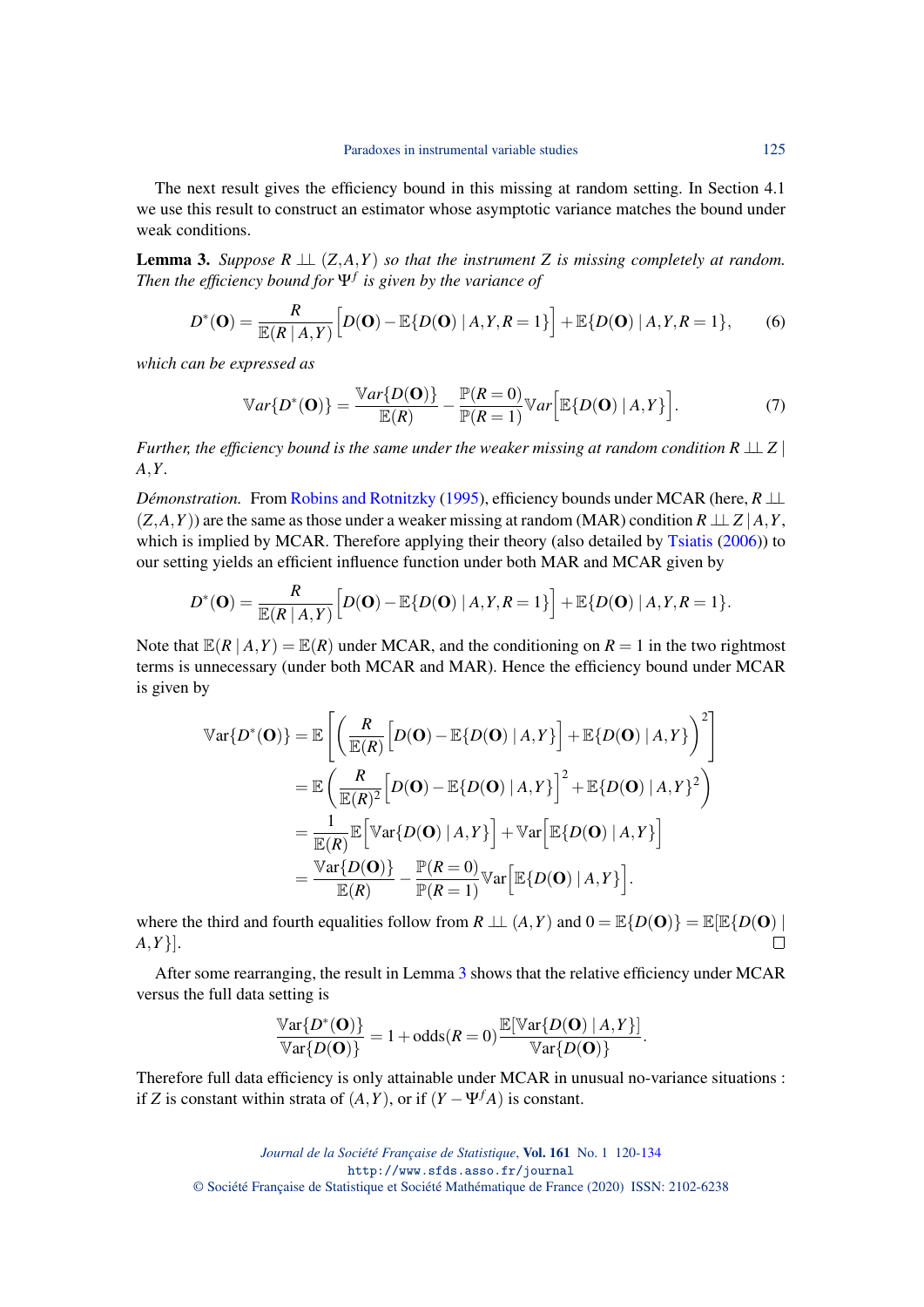#### *3.3. Complete-case efficiency under MCAR*

Under MCAR, a complete-case analysis that simply discards observations with  $R = 0$  and applies the usual estimator will be valid. Here we describe the efficiency of such an approach.

Specifically, the complete-case version of the instrumental variable estimand presented in the previous subsection is given by

<span id="page-6-0"></span>
$$
\Psi^{cc}(\mathbb{P}) = \frac{\mathbb{E}(Y \mid Z = 1, R = 1) - \mathbb{E}(Y \mid Z = 0, R = 1)}{\mathbb{E}(A \mid Z = 1, R = 1) - \mathbb{E}(A \mid Z = 0, R = 1)}
$$
(8)

.

and we have

$$
\Psi^f(\mathbb{P})=\Psi^{cc}(\mathbb{P})
$$

by the MCAR condition. The complete-case estimator is then given by

$$
\Psi^{cc}(\mathbb{P}_n) = \frac{\mathbb{P}_n(RZY)\mathbb{P}_n(R) - \mathbb{P}_n(RZ)\mathbb{P}_n(RY)}{\mathbb{P}_n(RZA)\mathbb{P}_n(R) - \mathbb{P}_n(RZ)\mathbb{P}_n(RA)}
$$

This estimator solves  $\mathbb{P}_n\{R(Z-\hat{\pi}_n)(Y-\psi A)\}=0$  in  $\psi$  for for  $\hat{\pi}_n = \mathbb{P}_n(Z \mid R=1)$  $\mathbb{P}_n(RZ)/\mathbb{P}_n(R)$ , and thus using standard estimating equation results as before (together with the fact that  $R \perp\!\!\!\perp (Z, A, Y)$ , it is straightforward to show that

$$
\Psi^{cc}(\mathbb{P}_n)-\Psi^f=\mathbb{P}_n\left\{\frac{R}{\mathbb{E}(R)}D(\mathbf{O})\right\}+o_{\mathbb{P}}(1/\sqrt{n}).
$$

Therefore since  $R \perp \!\!\! \perp (Z, A, Y)$  the asymptotic variance (aVar) of the complete-case estimator is

$$
\mathrm{aVar}\left\{\Psi^{cc}(\mathbb{P}_n)\right\} = \mathrm{Var}\left\{\frac{R}{\mathbb{E}(R)}D(\mathbf{O})\right\} = \frac{\mathrm{Var}\{D(\mathbf{O})\}}{\mathbb{E}(R)} = \frac{\mathrm{aVar}\left\{\Psi^f(\mathbb{P}_n)\right\}}{\mathbb{E}(R)}
$$

so that the relative efficiency  $a \mathbb{V}ar \{ \Psi^{cc}(\mathbb{P}_n) \} / a \mathbb{V}ar \{ \Psi^{f}(\mathbb{P}_n) \}$  is the inverse proportion of units not missing  $1/\mathbb{E}(R) = 1/\mathbb{P}(R = 1)$ . This is to be expected : since the complete-case estimator only uses units with  $R = 1$ , it requires  $1/\mathbb{P}(R = 1)$  times as many observations to match the efficiency attainable without missingness (for example, one would need a sample size twice as large if half the units have missing data).

Further, comparison with the efficiency bound from Lemma [3](#page-5-0) shows that the complete-case estimator is generally inefficient, since its asymptotic variance (the first term on the right-hand side of [\(7\)](#page-5-1)) is strictly greater than the efficiency bound (the left-hand side of (7)) unless  $\mathbb{E}{D(\mathbf{O})}$  $A, Y$  is constant (hence, the second term on the right-hand side of  $(7)$  is zero).

#### 4. First paradox

Now that we have characterized the efficiency theory for instrumental variable studies under the MCAR condition  $R \perp\!\!\!\perp (Z, A, Y)$ , we will present our first (apparent) paradox that arises when noncompliance is one-sided. Namely, we will show that, even assuming the MCAR condition, a complete-case analysis is generally biased when one-sided noncompliance is taken into account. More specifically, incorporating the fact that noncompliance is one-sided generates a new missingness indicator, for which MCAR (but not MAR) is violated.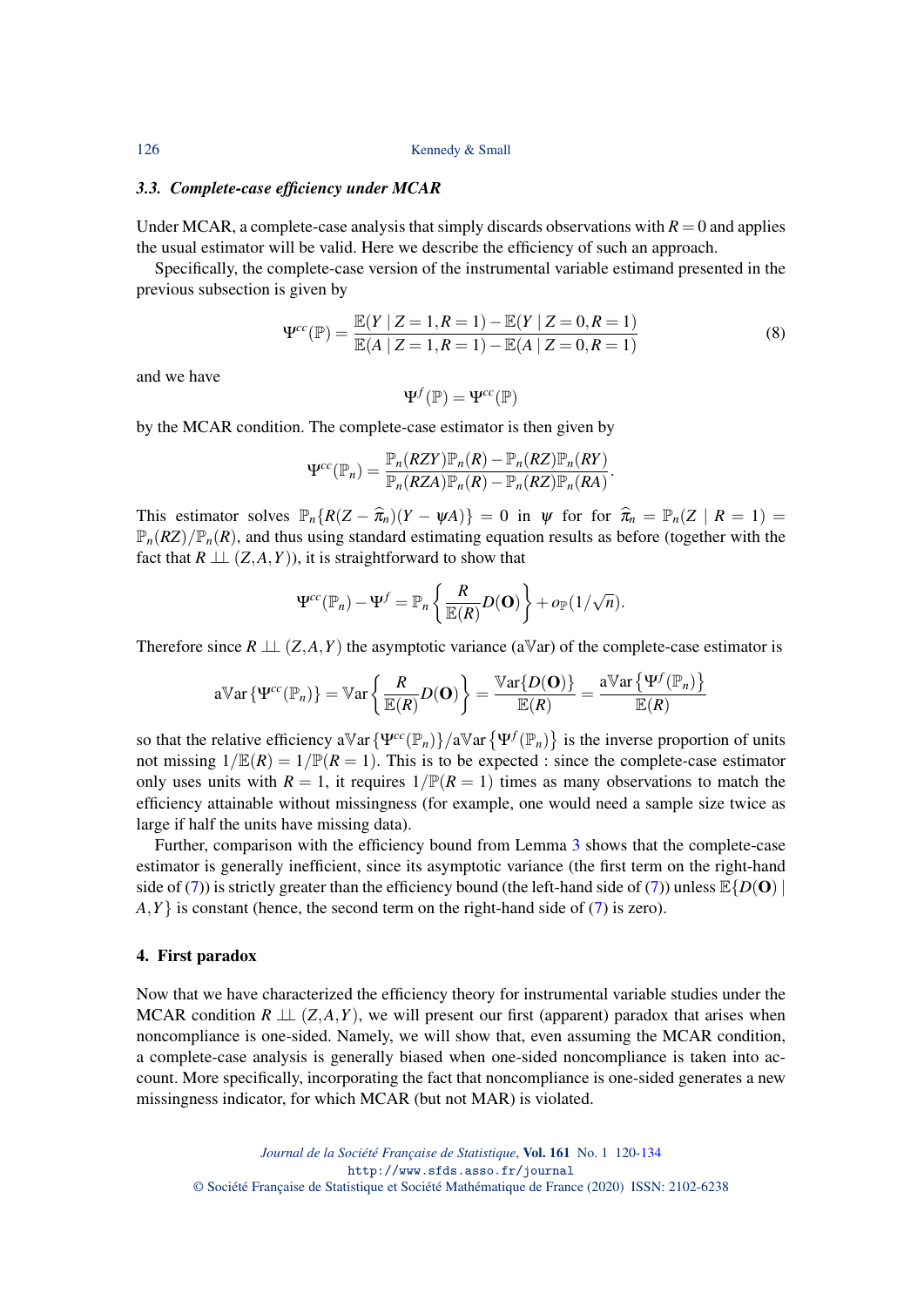#### *4.1. Main result*

As mentioned in Section 2, one-sided noncompliance means the unencouraged with  $Z = 0$  do not have access to treatment, so that  $Z = 0$  implies  $A = 0$ , i.e.,  $A_{z=0} = 0$  and  $A = 1$  implies  $Z = 1$ . Equivalently, in such studies there are only never-takers ( $A_z = 0$ ) and compliers ( $A_z = z$ ), and no always-takers ( $A_z = 1$ ) or defiers ( $A_z = 1 - z$ ). In this section we show that incorporating information about one-sided noncompliance invalidates MCAR so that a complete-case analysis is biased.

Before stating our first result we introduce some new notation. Since  $A = 1$  implies  $Z = 1$ under one-sided noncompliance, whenever *Z* is missing for subjects with  $A = 1$  we can actually fill in  $Z = 1$ . This yields a new missingness indicator, different from *R*, defined by

<span id="page-7-0"></span>
$$
R^{\dagger} = R(1 - A) + A \tag{9}
$$

which equals the initial missingness indicator *R* whenever  $A = 0$ , but equals 1 whenever  $A = 1$ since then it is known that  $Z = 1$ . We also define the corresponding complete-case estimand based on this updated indicator as

<span id="page-7-1"></span>
$$
\Psi^{\dagger}(\mathbb{P}) = \frac{\mathbb{E}(Y \mid Z = 1, R^{\dagger} = 1) - \mathbb{E}(Y \mid Z = 0, R^{\dagger} = 1)}{\mathbb{E}(A \mid Z = 1, R^{\dagger} = 1) - \mathbb{E}(A \mid Z = 0, R^{\dagger} = 1)}
$$
(10)

The next theorem gives our first main result, which is that incorporating information about one-sided noncompliance violates MCAR and thus generally invalidates a complete-case analysis, even though without incorporating such information MCAR in fact holds and a completecase analysis would be valid.

**Theorem 1.** *Let*  $\mathbf{O} = (R, RZ, A, Y) \sim \mathbb{P}$  *and suppose the MCAR condition*  $R \perp L$  (*Z*,*A*,*Y*) *holds*, *so that*

$$
\Psi^f(\mathbb{P})=\Psi^{cc}(\mathbb{P})
$$

*for*  $\Psi$ <sup>*f*</sup> and  $\Psi$ <sup>cc</sup> *the full-data and complete-case instrumental variable estimands in* [\(1\)](#page-2-0) *and* [\(8\)](#page-6-0)*. When there is one-sided noncompliance and*  $P(R = 1) < 1$ *, then MCAR fails for the updated indicator*  $R^{\dagger}$  *from* [\(9\)](#page-7-0) *which incorporates the knowledge that*  $A = 1$  *implies*  $Z = 1$ *, i.e.,* 

$$
R^{\dagger} \not\perp \!\!\! \perp (Z, A, Y)
$$

*and in general a complete-case analysis based on R*† *will be biased, i.e.,*

$$
\Psi^f(\mathbb{P}) \neq \Psi^{\dagger}(\mathbb{P}).
$$

*Démonstration.* In the next subsection we will derive the explicit form of the bias of the complete-case estimand based on  $R^{\dagger}$ , proving the second result. To see why  $R^{\dagger} \not\perp (Z, A, Y)$ for the first result, note that  $R^{\dagger} \not\perp A$  due to the fact that

$$
\mathbb{P}(R^{\dagger} = 1 | A = 1) = 1
$$
  

$$
\mathbb{P}(R^{\dagger} = 1 | A = 0) = \mathbb{P}(R = 1 | A = 0) = \mathbb{P}(R = 1),
$$

and these expressions are not equal unless there is no missingness.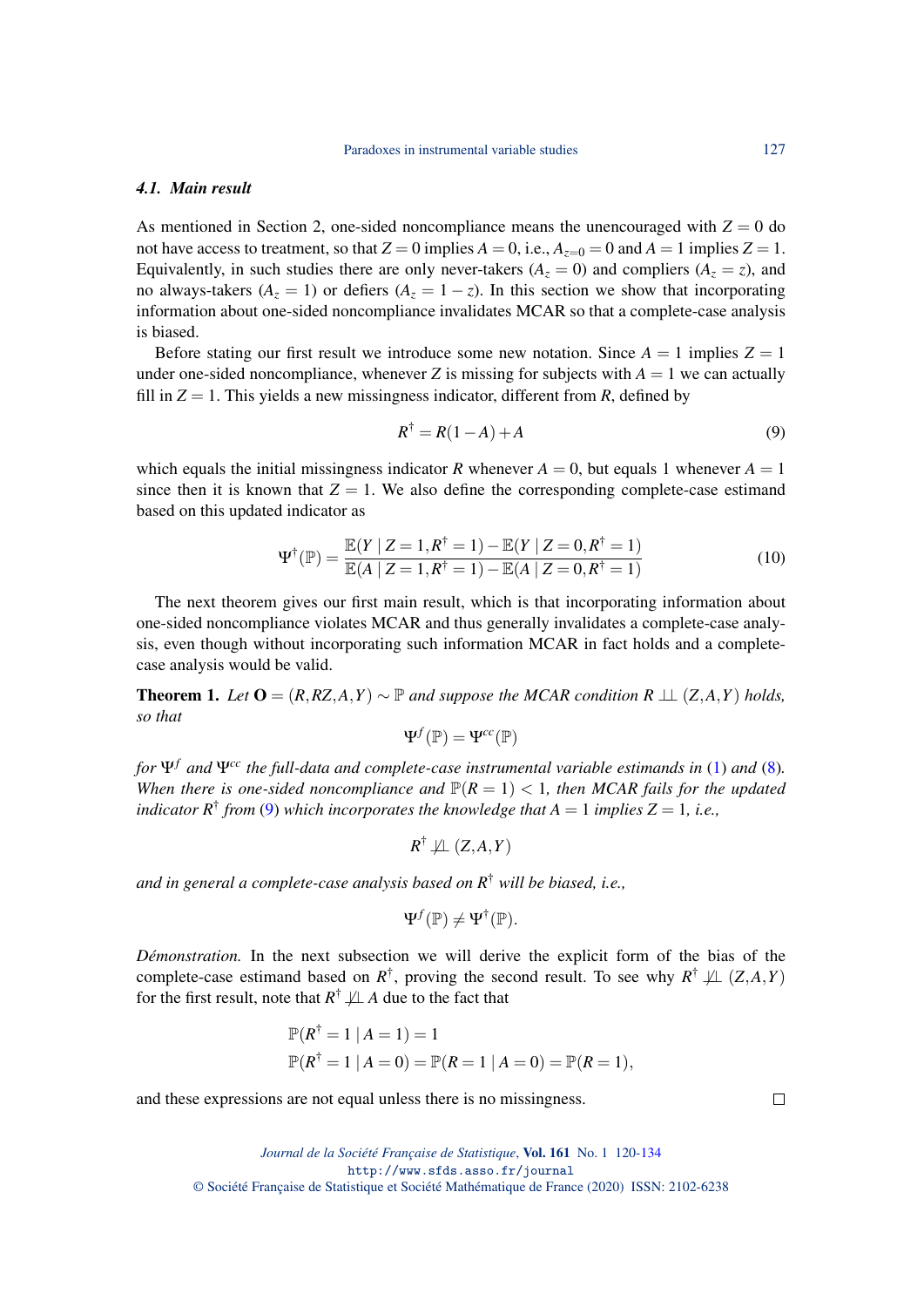The result in Theorem 1 is counterintuitive at first glance : if we use the original missingness indicator *R* and pretend not to know about one-sided noncompliance, then a complete-case analysis is valid; however if we take into account this latter information using  $R^{\dagger}$ , then we cannot do a complete-case analysis anymore. The main intuition for this result is that, even if the instrument is initially missing completely at random (using the indicator *R*), incorporating the one-sided noncompliance information induces a dependence between the new indicator  $R^{\dagger}$  and treatment *A*, since  $A = 1$  implies  $Z = 1$  and thus  $R^{\dagger} = 1$ . This invalidates MCAR and instead makes the instrument missing at random (but not completely).

*Remark* 1. In a setting with baseline covariates W, the results of Theorem 1 indicate that a Wspecific MAR condition is violated for the indicator  $R^{\dagger}$ , i.e.,  $R^{\dagger} \not\perp (Z, A, Y) \mid W$ , even when it holds for the original indicator *R*, i.e., even if  $R \perp (Z, A, Y) \mid W$ .

*Remark* 2*.* Although MCAR is violated when using *R* † , MAR still holds; more specifically we have  $R^{\dagger} \perp \perp (Z, Y) \mid A$ . This follows since if  $A = 1$  then  $R^{\dagger} = 1$  is constant, and if  $A = 0$  then  $R^{\dagger} = R$ , which is independent of  $(Z, Y)$ .

Theorem 1 therefore tells us that, in studies with one-sided noncompliance and missing instrument values, one should either not use complete-case analyses (or analogous methods in settings with covariates) or else one should not incorporate the one-sided noncompliance information. In our view it is preferable to assume minimal untestable MAR conditions like  $R \perp Z \mid (A, Y)$ , since this holds for both *R* and  $R^{\dagger}$ , instead of stronger MCAR conditions like  $R \perp\!\!\!\perp (Z, A, Y)$ , which incorporate testable constraints  $(R \perp (A, Y))$  and require different analysis methods depending on whether one-sided noncompliance information is taken into account. This is especially prudent since efficiency bounds are the same under both MAR and MCAR; thus the benefits of MCAR assumptions do not include efficiency gains, but in fact just less computational burden (e.g., allowing complete-case analysis).

Thus, we advocate for an estimator that can attain the MCAR/MAR efficiency bound under weak conditions. One such estimator is given by

$$
\widehat{\Psi}_n = \frac{\mathbb{P}_n\left(\left[\frac{R^\dagger}{\widehat{\mathbb{E}}(R^\dagger|A,Y)}\left\{Z - \widehat{\mathbb{E}}(Z \mid A,Y,R^\dagger=1)\right\} + \widehat{\mathbb{E}}(Z \mid A,Y,R^\dagger=1)\right]\left\{Y - \mathbb{P}_n(Y)\right\}\right)}{\mathbb{P}_n\left(\left[\frac{R^\dagger}{\widehat{\mathbb{E}}(R^\dagger|A,Y)}\left\{Z - \widehat{\mathbb{E}}(Z \mid A,Y,R^\dagger=1)\right\} + \widehat{\mathbb{E}}(Z \mid A,Y,R^\dagger=1)\right]\left\{A - \mathbb{P}_n(A)\right\}\right)}\tag{11}
$$

where  $\widehat{\mathbb{E}}(R^{\dagger} | A, Y)$  and  $\widehat{\mathbb{E}}(Z | A, Y, R^{\dagger} = 1)$  are estimates of the missingness propensity score and instrument regression, respectively. For discrete *Y*, these nuisance functions can be based on saturated models, in which case a standard analysis shows that the estimator attains the efficiency bound under no conditions as long as  $\mathbb{E}(R^{\dagger} \mid A, Y)$  and its estimator are bounded away from zero. For continuous *Y*, construction of these estimators would require some smoothing, and a sufficient condition for asymptotic efficiency would be that the estimators achieve faster than  $n^{-1/4}$  rates (e.g., in *L*<sub>2</sub> norm). The estimator  $\hat{\Psi}_n$  can be viewed as solving an estimating equation based on an estimated version of the efficient influence function in [\(6\)](#page-5-2) (with *R* † replacing *R*). This is a standard way to construct efficient estimators, and the analysis of corresponding asymptotic properties follows from usual estimating equation techniques [\(van der Vaart,](#page-13-3) [2000;](#page-13-3) [van der Laan](#page-12-16) [and Robins,](#page-12-16) [2003\)](#page-12-16).

*Journal de la Société Française de Statistique*, Vol. 161 No. 1 120[-134](#page-14-0) http://www.sfds.asso.fr/journal © Société Française de Statistique et Société Mathématique de France (2020) ISSN: 2102-6238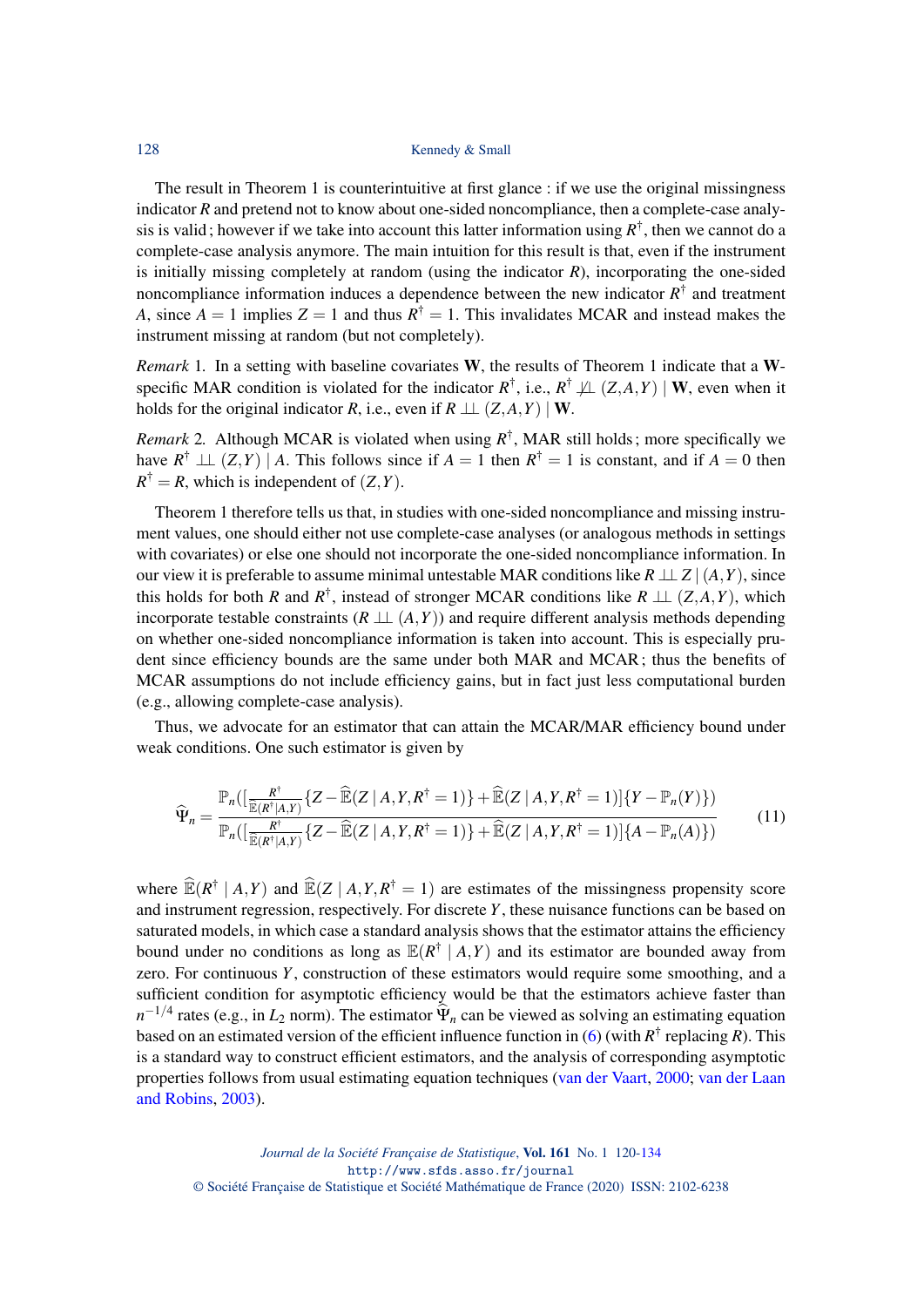#### *4.2. Explicit form for bias*

In this subsection we explore the form of the bias of a complete-case approach using the indicator  $R^{\dagger}$ , in the presence of one-sided noncompliance.

**Lemma 4.** *Under MCAR* ( $R \perp \!\!\!\perp (Z, A, Y)$ ) the bias of  $\Psi^{\dagger}$  from [\(10\)](#page-7-1) is given by

$$
\Psi^{\dagger}(\mathbb{P}) - \Psi^f(\mathbb{P}) = (\alpha \beta) \frac{\mathbb{P}(R^{\dagger} = 0 \mid Z = 1)}{\mathbb{E}(A \mid Z = 1, R^{\dagger} = 1)}
$$

*for*

$$
\alpha = \mathbb{E}(A | Z = 1, R^{\dagger} = 1) - \mathbb{E}(A | Z = 1, R^{\dagger} = 0)
$$
  

$$
\beta = \mathbb{E}(Y | Z = 1, A = 1) - \mathbb{E}(Y | Z = 1, A = 0) - \Psi^{f}(\mathbb{P}).
$$

A proof of Lemma 1 is given in the Appendix. This result indicates that as long as there is missingness, i.e.,  $\mathbb{P}(R^{\dagger} = 0 | Z = 1) > 0$ , then there are two scenarios in studies with one-sided noncompliance in which it is valid to do a complete-case analysis (using the indicator *R* † ) :

- 1. Among those encouraged towards treatment  $(Z = 1)$ , compliance  $(A = 1)$  rates are the same regardless of whether the instrument is missing or not (i.e.,  $\alpha = 0$ ).
- 2. The mean treatment-control difference in outcomes among those encouraged towards treatment  $(Z = 1)$  is equal to the instrumental variable effect  $\Psi^f$  (i.e.,  $\beta = 0$ ).

In general these two no-bias conditions would not be expected to hold. The first condition (involving  $\alpha$ ) cannot be tested since *Z* is unobserved when  $R^{\dagger} = 0$ . However the second condition could be assessed (assuming MAR) by estimating Ψ*<sup>f</sup>* under MAR and comparing to the mean treatment-control difference among those encouraged towards treatment with  $R^{\dagger} = 1$ . Alternatively, to assess bias apart from these conditions, one could simply compare estimates under MCAR and MAR directly.

#### 5. Second paradox

In this section we present our second apparent paradox : that, although knowing noncompliance is one-sided does not yield efficiency gains with full non-missing data, such knowledge is in fact informative in settings with missing data. In particular we characterize the change in the efficiency bound that results from exploiting knowledge of one-sided compliance.

#### *5.1. Efficiency bound without missingness*

Recall from Section 3.1 that the full data efficient influence function is  $D(\mathbf{O})$  from [\(5\)](#page-4-0), which is also the influence function for the usual IV estimator  $\Psi^f(\mathbb{P}_n)$  from [\(4\)](#page-4-1). This can be shown to yield the full data efficiency bound

$$
\mathbb{V}\text{ar}\{D(\mathbf{O})\} = \frac{\sum_{z} \mathbb{V}\text{ar}(Y - \Psi^f A \mid Z = z)/\mathbb{P}(Z = z)}{\{\mathbb{E}(A \mid Z = 1) - \mathbb{E}(A \mid Z = 0)\}^2}.
$$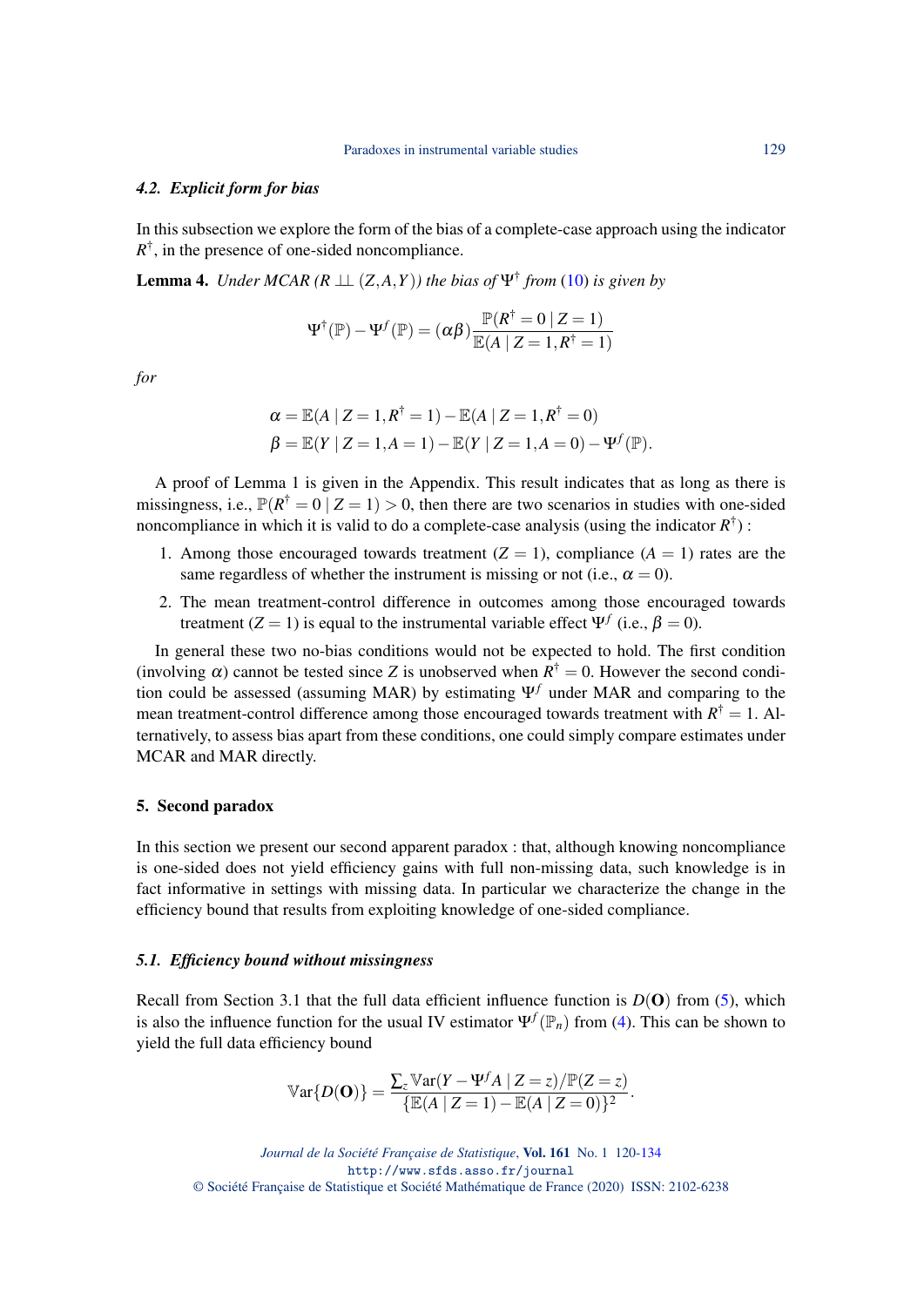Now suppose a known compliance rate  $\mathbb{E}(A | Z = 0) = \rho$  among the unencouraged, for some known value  $0 \le \rho < 1 - \varepsilon$ . For example  $\rho = 0$  corresponds to the one-sided noncompliance scenario in which  $Z = 0$  implies  $A = 0$ . Then we can define the corresponding estimand

$$
\Psi_{\rho}^{f}(\mathbb{P}) = \frac{\mathbb{E}(Y \mid Z=1) - \mathbb{E}(Y \mid Z=0)}{\mathbb{E}(A \mid Z=1) - \rho}
$$

with efficient estimator

$$
\Psi_{\rho}^{f}(\mathbb{P}_{n})=\frac{\mathbb{P}_{n}(Y | Z=1)-\mathbb{P}_{n}(Y | Z=0)}{\mathbb{P}_{n}(A | Z=1)-\rho}=\left[\frac{1}{\Psi^{f}(\mathbb{P}_{n})}+\frac{\mathbb{P}_{n}\{(A-\rho)(1-Z)\mathbb{P}_{n}(Z)\}}{\mathbb{P}_{n}(ZY)-\mathbb{P}_{n}(Z)\mathbb{P}_{n}(Y)}\right]^{-1}.
$$

This estimator  $\Psi_{\rho}^{f}(\mathbb{P}_n)$  can be shown to solve the equation

$$
\mathbb{P}_n\Big((Z-\widehat{\pi}_n)\Big[Y-\psi\big)\{ZA+(1-Z)\rho\}\Big]\Big)=0
$$

in  $\psi$  for  $\hat{\pi}_n = \mathbb{P}_n(Z)$ , rather than the equation  $\mathbb{P}_n\{(Z - \hat{\pi}_n)(Y - \psi A)\} = 0$  solved by the standard estimator  $\Psi^f(\mathbb{P}_n)$ . Although not the case for general  $\rho > 0$ , when  $\rho = 0$  exactly we have  $\Psi_{\rho}^{f}(\mathbb{P}_{n}) = \Psi^{f}(\mathbb{P}_{n})$ , so that there is no efficiency gain from incorporating knowledge of onesided noncompliance. This follows since  $ZA + (1 - Z)\rho = ZA = A$  when  $\rho = 0$ , so that incorporating the knowledge that  $\rho = 0$  yields the exact same estimator as if the knowledge was not used. This is to be expected, since if  $\mathbb{E}(A | Z = 0) = 0$  exactly then the estimator  $\mathbb{P}_n(A \mid Z = 0) = \mathbb{P}_n\{A(1 - Z)\}\mathbb{P}_n(1 - Z)$  will equal the true parameter  $\rho = 0$  with probability one (of course the converse is not true : if  $\mathbb{P}_n(A \mid Z = 0) = 0$  we cannot be certain that  $\rho = 0$ ).

Therefore, when there is no missing data, incorporating knowledge of one-sided noncompliance (or, in other words,  $\rho = 0$ ) simply yields the same standard estimator that does not incorporate this knowledge, and hence does not give any efficiency gains. However, in the next subsection we will show that the story is different when there is missing data (and MCAR holds for the original missingness indicator  $R$ ) : then using such knowledge can in fact provide efficiency gains.

#### *5.2. Main result*

Here we show our second apparently paradoxical result : that knowledge of one-sided noncompliance gives opportunities for efficiency gains when instrument values are missing, contrary to the setting without such missing data. This follows because the knowledge that  $A = 1$  implies  $Z = 1$  allows us to fill in some missing data (among those with  $A = 1$ ).

**Theorem 2.** Assume the MCAR condition  $R \perp\!\!\!\perp (Z, A, Y)$ . Then the efficiency bound  $\mathbb{V}$ ar $\{D^*(\mathbf{O})\}$ *for estimating* Ψ*<sup>f</sup> is no less than the bound* V*ar*{*Dos*(O)} *when it is also known that noncompliance is one-sided. In particular the difference between the bounds is*

$$
\mathbb{V}ar\{D^*(\mathbf{O})\}-\mathbb{V}ar\{D_{os}(\mathbf{O})\}=odds(R=0)\mathbb{E}\Big[\mathbb{V}ar\{D(\mathbf{O})\mid A,Y\}\Big|A=1\Big]\mathbb{P}(A=1)\geq 0.
$$

*Démonstration.* As noted in Remark 2 we have that  $R \perp\!\!\!\perp (Z, A, Y)$  implies  $R^{\dagger} \perp\!\!\!\perp (Z, Y) | A$ . Therefore, as in Section 3.3 the efficiency bounds are equivalent under  $R^{\dagger} \perp (Z, Y)$  | *A* and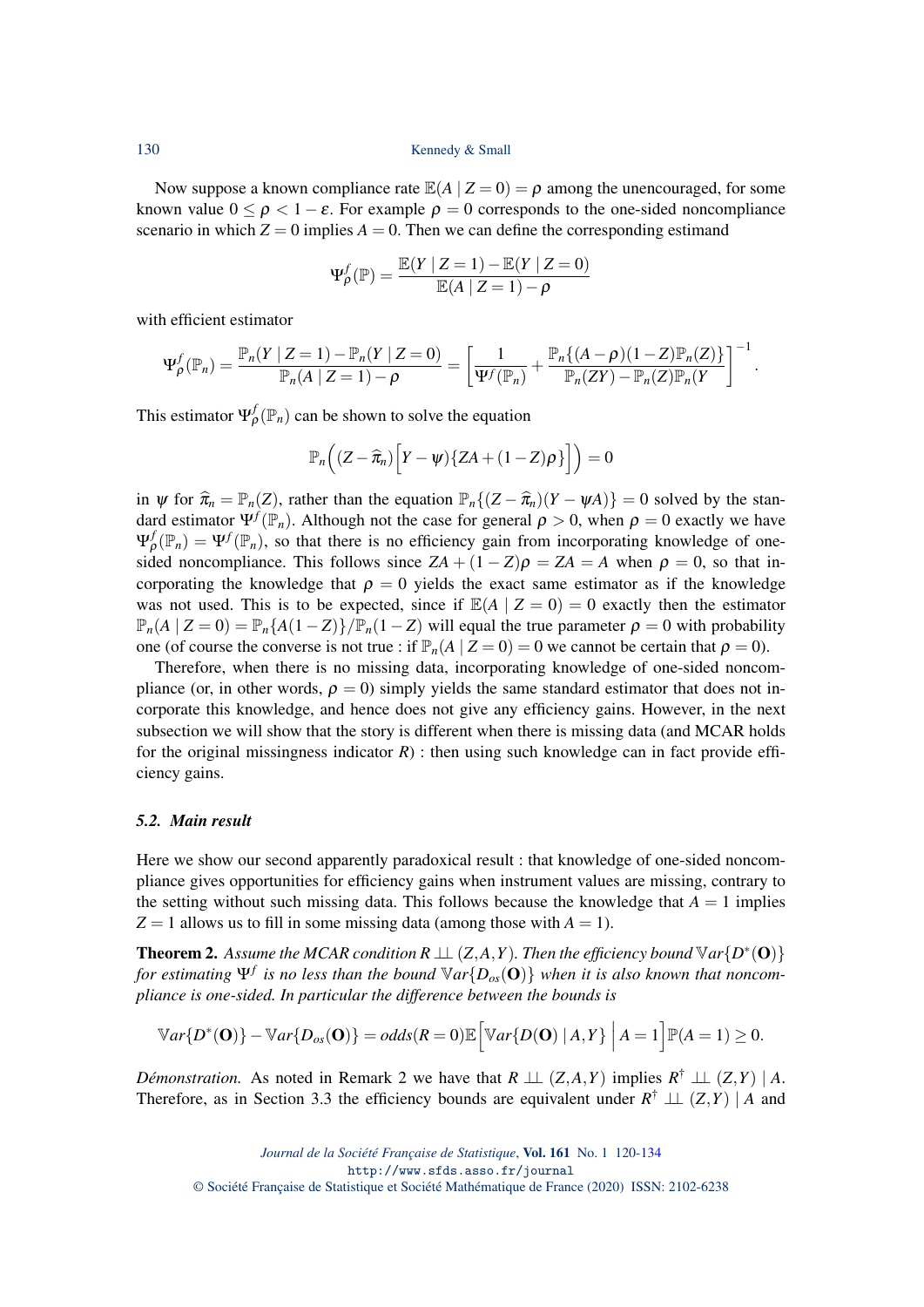$R^{\dagger} \perp \!\!\! \perp Z \mid (A, Y)$  [\(Robins and Rotnitzky,](#page-12-18) [1995\)](#page-12-18). This implies the efficient influence function under  $R \perp\!\!\!\perp (Z, A, Y)$  with known one-sided noncompliance is given by

$$
D_{os}(\mathbf{O}) = \frac{R^{\dagger}}{\mathbb{E}(R^{\dagger} | A, Y)} \Big[ D(\mathbf{O}) - \mathbb{E}\{D(\mathbf{O}) | A, Y, R^{\dagger} = 1\} \Big] + \mathbb{E}\{D(\mathbf{O}) | A, Y, R^{\dagger} = 1\}
$$
  
= 
$$
\frac{R^{\dagger}}{\mathbb{E}(R^{\dagger} | A)} \Big[D(\mathbf{O}) - \mathbb{E}\{D(\mathbf{O}) | A, Y\} \Big] + \mathbb{E}\{D(\mathbf{O}) | A, Y\}
$$

where we note that  $\mathbb{E}{D(\mathbf{O}) | A, Y, R^{\dagger} = 1} = \mathbb{E}{D(\mathbf{O}) | A, Y}$  follows from the fact that  $R^{\dagger} \perp \perp$  $Z \mid (A, Y)$ , which is implied by  $R^{\dagger} \perp (Z, Y) \mid A$ . Therefore the variance of the efficient influence function (which by definition is the efficiency bound) is

$$
\begin{split} \mathbb{V}\text{ar}\{D_{os}(\mathbf{O})\} &= \mathbb{E}\left(\frac{R^{\dagger}}{\mathbb{E}(R^{\dagger} \mid A)^{2}}\left[D(\mathbf{O}) - \mathbb{E}\{D(\mathbf{O}) \mid A, Y\}\right]^{2} + \mathbb{E}\{D(\mathbf{O}) \mid A, Y\}^{2}\right) \\ &= \mathbb{E}\left[\frac{\mathbb{V}\text{ar}\{D(\mathbf{O}) \mid A, Y\}}{\mathbb{E}(R^{\dagger} \mid A)}\right] + \mathbb{V}\text{ar}\left[\mathbb{E}\{D(\mathbf{O}) \mid A, Y\}\right] \\ &= \mathbb{V}\text{ar}\{D(\mathbf{O})\} + \mathbb{E}\left[\frac{\mathbb{P}(R^{\dagger} = 0 \mid A)}{\mathbb{P}(R^{\dagger} = 1 \mid A)} \mathbb{V}\text{ar}\{D(\mathbf{O}) \mid A, Y\}\right] \\ &= \mathbb{V}\text{ar}\{D(\mathbf{O})\} + \text{odds}(R = 0)\mathbb{E}\left[(1 - A)\mathbb{V}\text{ar}\{D(\mathbf{O}) \mid A, Y\}\right]. \end{split}
$$

The first equality follows since the cross term in the variance is zero by iterated expectation, the second by iterated expectation and since  $\mathbb{E}[\mathbb{E}\{D(\mathbf{O}) | A, Y\}] = 0$ , the third using the law of total variance, and the fourth using the definition of  $R^{\dagger}$ . Rearranging the last line yields the result.

Theorem 2 shows that, in general, efficiency gains are possible when *Z* is partially missing by incorporating knowledge of one-sided noncompliance. The only ways the bounds  $Var\{D^*(O)\}$ and  $Var\{D_{\rho s}(\mathbf{O})\}$  can be equal are in the two unusual no-variance situations mentioned in Section 3.3, or if no one is treated (i.e., there are only never-takers). This is different from the setting without missing data, where such efficiency gains are not possible; there knowledge of one-sided noncompliance leads to the exact same estimators that would be used without such knowledge. The intuition behind the gain in efficiency comes from the fact that knowledge of one-sided noncompliance allows us to fill in some missing data; in particular we know that those who are treated must have had missing instruments equal to  $Z = 1$ , since those with  $Z = 0$  cannot access treatment. This also explains why the increase in efficiency is proportional to the fraction treated  $\mathbb{P}(A=1)$ .

#### 6. Discussion

In this paper we discussed two paradoxes related to bias and efficiency in instrument variable studies, in the common setting where instrument values are partially missing, and noncompliance is one-sided. Our first paradox is that complete-case analyses are biased, even when values are missing completely at random, if knowledge of one-sided noncompliance is taken into account. This is because incorporating one-sided noncompliance information (by filling in  $Z = 1$  whenever  $A = 1$ ) induces a dependence between missingness and treatment, invalidating MCAR and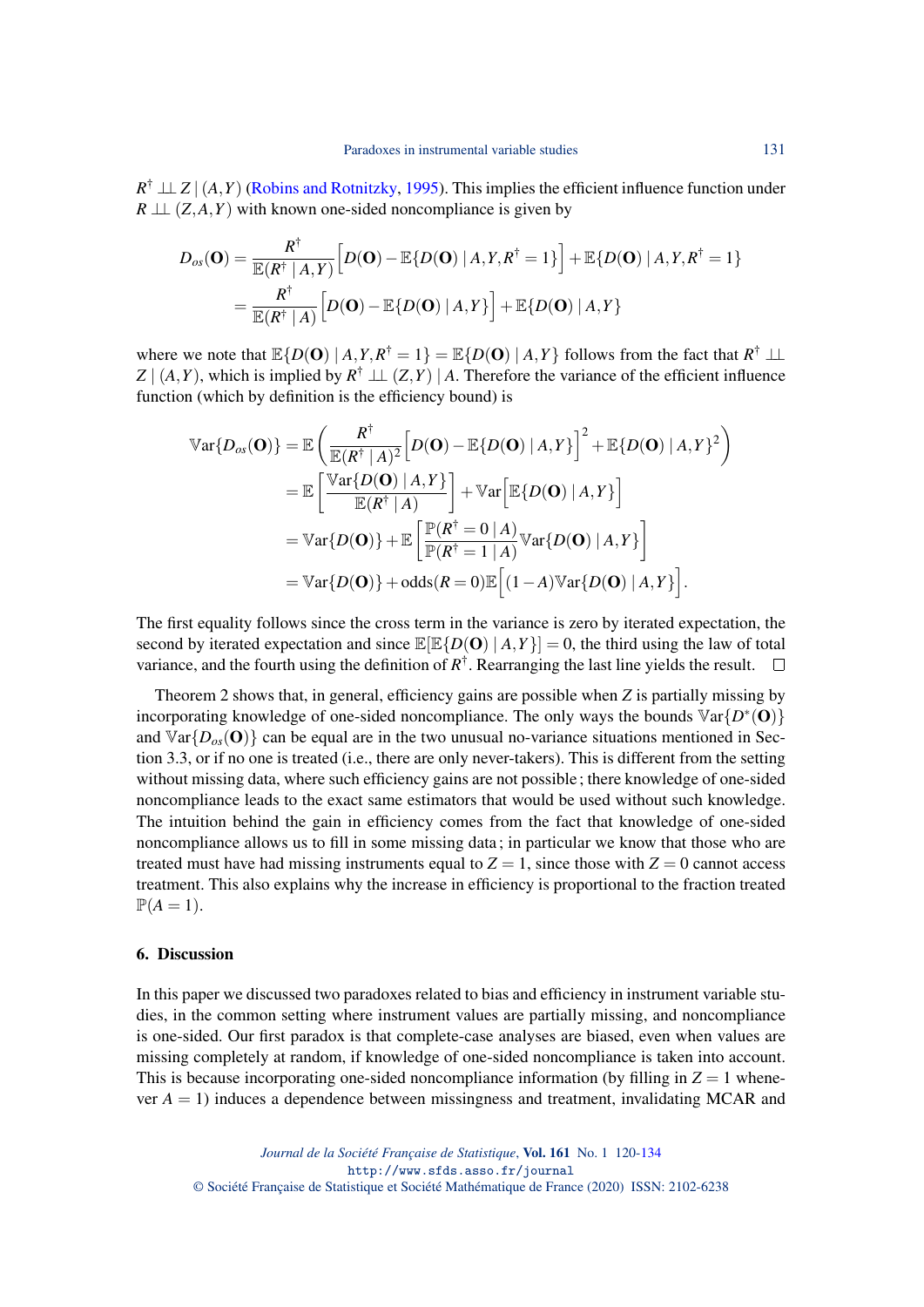thus a complete-case analysis. Our second paradox is that incorporating information about onesided noncompliance generally also leads to efficiency gains (i.e., the efficiency bound changes) when there is missing data, but not when no data are missing. This second result is due to the fact that the one-sided noncompliance allows us to fill in some missing values (again since we know  $Z = 1$  whenever  $A = 1$ ), thus alleviating some of the information loss due to missing instrument values.

We hope our work might spur more research on missingness in instrumental variable designs, since we have shown that some interesting and unexpected phenomena can arise. More generally, in the same spirit as [van der Laan and Robins](#page-12-16) [\(2003\)](#page-12-16), we also hope our paper becomes part of a larger stream of work that gives a more connected and simultaneous treatment of causal inference and missing data problems, since issues related to both often occur together in practice.

#### Références

- <span id="page-12-0"></span>Angrist, J. D., Imbens, G. W., and Rubin, D. B. (1996). Identification of causal effects using instrumental variables. *Journal of the American Statistical Association*, 91(434):444–455.
- <span id="page-12-12"></span>Angrist, J. D. and Rokkanen, M. (2015). Wanna get away? regression discontinuity estimation of exam school effects away from the cutoff. *Journal of the American Statistical Association*, 110(512):1331–1344.
- <span id="page-12-2"></span>Baiocchi, M., Cheng, J., and Small, D. S. (2014). Instrumental variable methods for causal inference. *Statistics in Medicine*, 33(13):2297–2340.
- <span id="page-12-11"></span>Battistin, E. and Rettore, E. (2008). Ineligibles and eligible non-participants as a double comparison group in regression-discontinuity designs. *Journal of Econometrics*, 142(2):715–730.
- <span id="page-12-15"></span>Bickel, P. J., Klaassen, C. A., Ritov, Y., and Wellner, J. A. (1993). *Efficient and Adaptive Estimation for Semiparametric Models*. Johns Hopkins University Press.
- <span id="page-12-3"></span>Burgess, S., Seaman, S., Lawlor, D. A., Casas, J. P., and Thompson, S. G. (2011). Missing data methods in mendelian randomization studies with multiple instruments. *American Journal of Epidemiology*, 174(9):1069–1076.
- <span id="page-12-5"></span>Chaudhuri, S. and Guilkey, D. K. (2016). Gmm with multiple missing variables. *Journal of Applied Econometrics*, 31(4):678–706.
- <span id="page-12-7"></span>Frölich, M. and Melly, B. (2013). Identification of treatment effects on the treated with one-sided non-compliance. *Econometric Reviews*, 32(3):384–414.
- <span id="page-12-8"></span>Hahn, J., Todd, P., and Van der Klaauw, W. (2001). Identification and estimation of treatment effects with a regressiondiscontinuity design. *Econometrica*, 69(1):201–209.
- <span id="page-12-1"></span>Hernán, M. A. and Robins, J. M. (2006). Instruments for causal inference: an epidemiologist's dream? *Epidemiology*, 17(4):360–372.
- <span id="page-12-14"></span>Imbens, G. W. and Angrist, J. D. (1994). Identification and estimation of local average treatment effects. *Econometrica*, 62(2):467–475.
- <span id="page-12-9"></span>Imbens, G. W. and Lemieux, T. (2008). Regression discontinuity designs: a guide to practice. *Journal of Econometrics*, 142(2):615–635.
- <span id="page-12-6"></span>Kennedy, E. H. (2018). Efficient nonparametric causal inference with missing exposures. *arXiv preprint arXiv:1802.08952*.
- <span id="page-12-4"></span>Mogstad, M. and Wiswall, M. (2012). Instrumental variables estimation with partially missing instruments. *Economics Letters*, 114(2):186–189.
- <span id="page-12-10"></span>Pitt, M. M. and Khandker, S. R. (1998). The impact of group-based credit programs on poor households in Bangladesh: Does the gender of participants matter? *Journal of Political Economy*, 106(5):958–996.
- <span id="page-12-18"></span>Robins, J. M. and Rotnitzky, A. (1995). Semiparametric efficiency in multivariate regression models with missing data. *Journal of the American Statistical Association*, 90(429):122–129.
- <span id="page-12-13"></span>Rubin, D. B. (1974). Estimating causal effects of treatments in randomized and nonrandomized studies. *Journal of Educational Psychology*, 66(5):688–701.
- <span id="page-12-17"></span>Tsiatis, A. A. (2006). *Semiparametric Theory and Missing Data*. Springer.
- <span id="page-12-16"></span>van der Laan, M. J. and Robins, J. M. (2003). *Unified Methods for Censored Longitudinal Data and Causality*. Springer.

*Journal de la Société Française de Statistique*, Vol. 161 No. 1 120[-134](#page-14-0) http://www.sfds.asso.fr/journal

© Société Française de Statistique et Société Mathématique de France (2020) ISSN: 2102-6238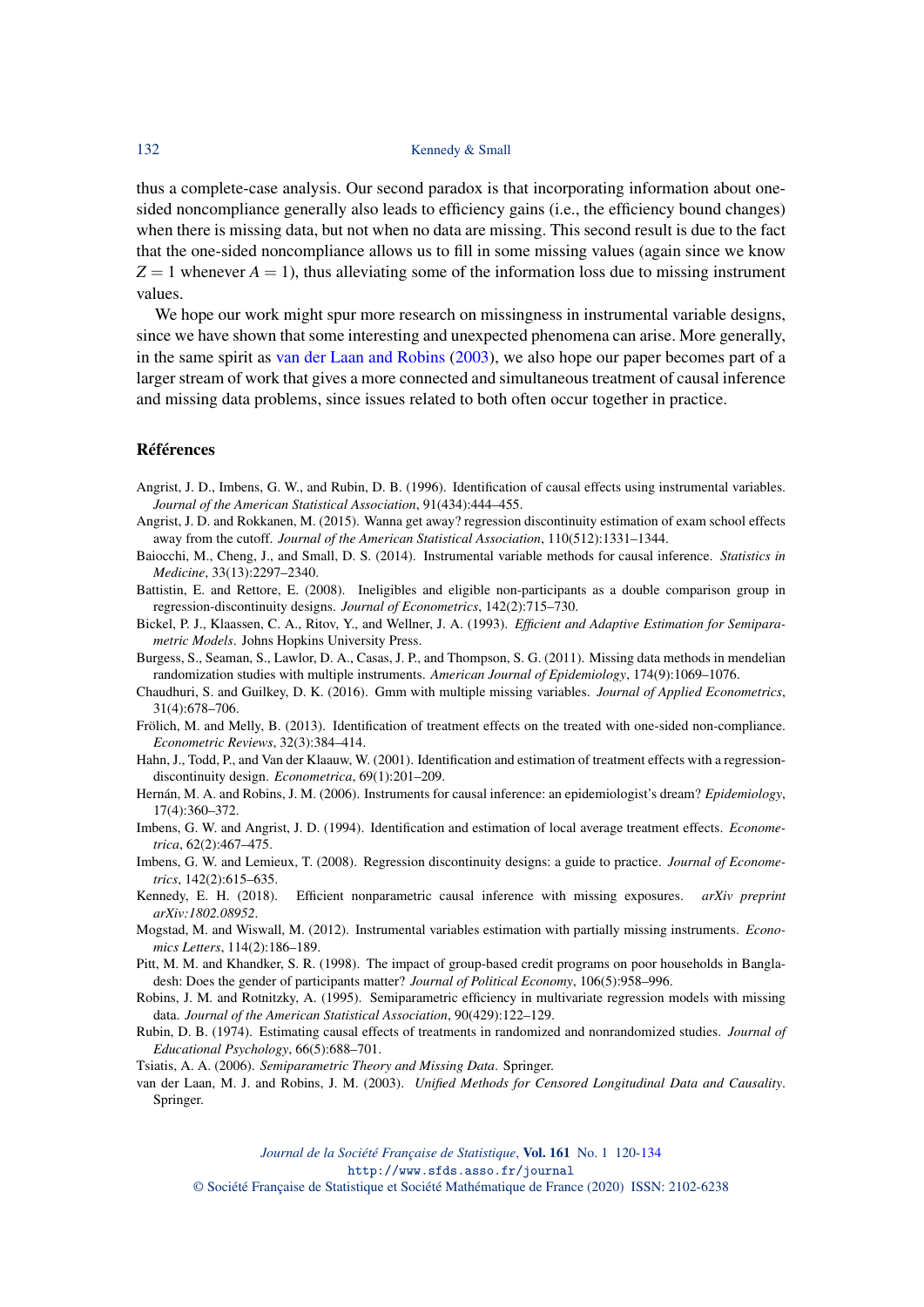<span id="page-13-3"></span>van der Vaart, A. W. (2000). *Asymptotic Statistics*. Cambridge University Press.

<span id="page-13-0"></span>Wright, S. (1928). Appendix to "tariff on animal and vegetable oils" by p.g. wright.

<span id="page-13-1"></span>Wright, S. (1934). The method of path coefficients. *The Annals of Mathematical Statistics*, 5(3):161–215.

<span id="page-13-2"></span>Zelen, M. (1979). A new design for randomized clinical trials. *New England Journal of Medicine*, 300(22):1242– 1245.

## 7. Appendix

# *7.1. Proof of Lemma 1*

First note that the true IV estimand simplifies to

$$
\Psi^f = \frac{\mathbb{E}(Y \mid Z=1) - \mathbb{E}(Y \mid Z=0)}{\mathbb{E}(A \mid Z=1)}
$$

since  $Z = 0$  implies  $A = 0$ . This together with  $R^{\dagger} \perp (Z, Y) | A$  also implies

$$
\mathbb{E}(Y | Z = 0, R^{\dagger} = 1) = \sum_{a} \mathbb{E}(Y | Z = 0, A = a) \mathbb{P}(A = a | Z = 0, R^{\dagger} = 1) = \mathbb{E}(Y | Z = 0),
$$

so the complete-case estimand based on  $R^{\dagger}$  is similarly given by

$$
\Psi^{\dagger} = \frac{\mathbb{E}(Y \mid Z = 1, R^{\dagger} = 1) - \mathbb{E}(Y \mid Z = 0)}{\mathbb{E}(A \mid Z = 1, R^{\dagger} = 1)}.
$$

Therefore the bias of  $\Psi^{\dagger}$  is

$$
\Psi^{\dagger} - \Psi^{f} = \frac{\mathbb{E}(Y \mid Z = 1, R^{\dagger} = 1) - \mathbb{E}(Y \mid Z = 0)}{\mathbb{E}(A \mid Z = 1, R^{\dagger} = 1)} - \frac{\mathbb{E}(Y \mid Z = 1) - \mathbb{E}(Y \mid Z = 0)}{\mathbb{E}(A \mid Z = 1)}
$$
\n
$$
= \frac{\{\mathbb{E}(Y \mid Z = 1, R^{\dagger} = 1) - \mathbb{E}(Y \mid Z = 0)\}\mathbb{E}(A \mid Z = 1)}{\mathbb{E}(A \mid Z = 1, R^{\dagger} = 1)\}\mathbb{E}(A \mid Z = 1)}
$$
\n
$$
- \frac{\{\mathbb{E}(Y \mid Z = 1, R^{\dagger} = 1)\}\mathbb{E}(Y \mid Z = 0)\}\mathbb{E}(A \mid Z = 1, R^{\dagger} = 1)}{\mathbb{E}(A \mid Z = 1, R^{\dagger} = 1)\}\mathbb{E}(A \mid Z = 1)}
$$
\n
$$
= \frac{\mathbb{E}(Y \mid Z = 1, R^{\dagger} = 1) - \mathbb{E}(Y \mid Z = 1)}{\mathbb{E}(A \mid Z = 1, R^{\dagger} = 1)} + \Psi^{f}\left\{\frac{\mathbb{E}(A \mid Z = 1, R^{\dagger} = 1)}{\mathbb{E}(A \mid Z = 1, R^{\dagger} = 1)} - 1\right\}}{\mathbb{E}(A \mid Z = 1, R^{\dagger} = 1)} + \Psi^{f}\left\{\frac{\mathbb{E}(A \mid Z = 1)}{\mathbb{E}(A \mid Z = 1, R^{\dagger} = 1)} - 1\right\}
$$
\n
$$
+ \Psi^{f}\left\{\frac{\mathbb{E}(A \mid Z = 1)}{\mathbb{E}(A \mid Z = 1, R^{\dagger} = 1)} - 1\right\}
$$
\n
$$
\times \frac{\mathbb{E}(A \mid Z = 1, R^{\dagger} = 1) - \mathbb{E}(Y \mid Z = 1, A = 0) - \Psi^{f}\right\}}{\mathbb{E}(A \mid Z = 1, R^{\dagger} = 1)} = \left\{\mathbb{E}(Y \mid Z = 1, A = 1) - \mathbb{E}(Y \mid Z = 1, A = 0) - \Psi
$$

*Journal de la Société Française de Statistique*, Vol. 161 No. 1 120[-134](#page-14-0) http://www.sfds.asso.fr/journal © Société Française de Statistique et Société Mathématique de France (2020) ISSN: 2102-6238